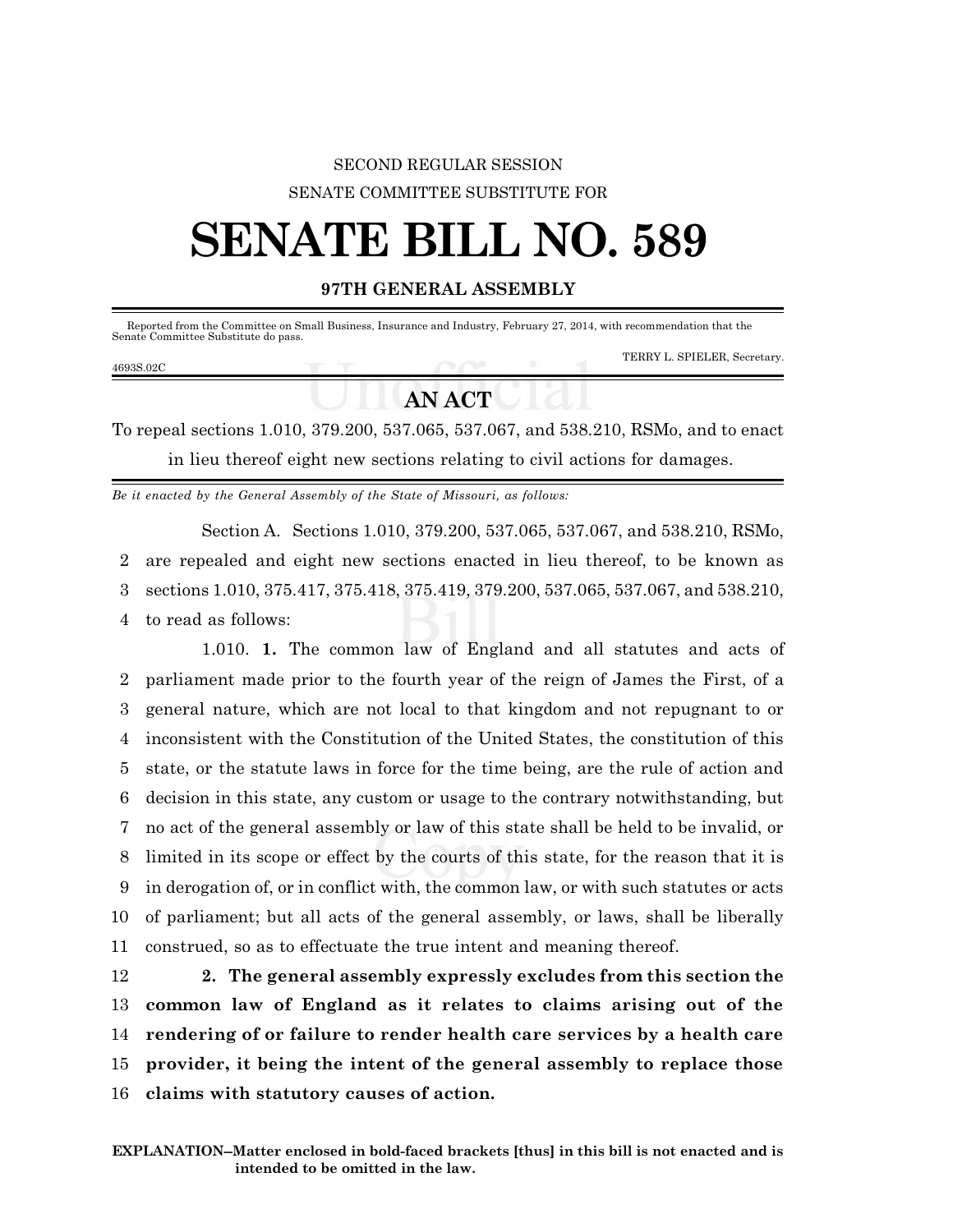**375.417. 1. As used in sections 375.417 and 375.418, the following terms mean:**

 **(1) "Duty to defend", the duty arising under a contract of insurance to provide a defense to the insured as required under the insurance contract;**

 **(2) "Duty to indemnify", the duty of an insurer to pay settlements or judgments on account of the actual or potential liability of an insured for damages as required under the insurance contract;**

 **(3) "Insured", a person or entity who is or may be entitled to a defense or indemnification under a contract of insurance;**

 **(4) "Reservation of rights", a statement by or on behalf of an insurer of the reasons which may relieve the insurer of its duty to defend or duty to indemnify.**

**2. A reservation of rights shall:**

 **(1) Be made in writing and be sent to the insured by mail, or delivered to the insured either in person or by electronic means pursuant to section 379.011;**

 **(2) Be so provided to an insured no later than sixty days after the insurer has both:**

**(a) Received notice of the claim or suit against the insured; and**

 **(b) Become aware of a basis for asserting its reservation of rights; and**

 **(3) State with reasonable specificity the basis for the reservation of rights.**

 **3. When an insurer has communicated a reservation of rights, the fact that the insurer has:**

**(1) Communicated the reservation of rights;**

**(2) Offered to defend subject to a reservation of rights;**

**(3) Provided a defense subject to a reservation of rights;**

 **(4) Initiated or participated in a declaratory judgment action or other action in which a judicial determination of coverage under a contract of insurance is sought or made or;**

 **(5) Declined or refused to withdraw a reservation rights; shall neither constitute, nor be evidence of, breach of any duty owed to the insured, whether in tort, contract, or otherwise. In applying this section, it is the intent of the general assembly to reject and abrogate the holdings contained in** *Butters v. City of Independence***, 513 S.W.2d**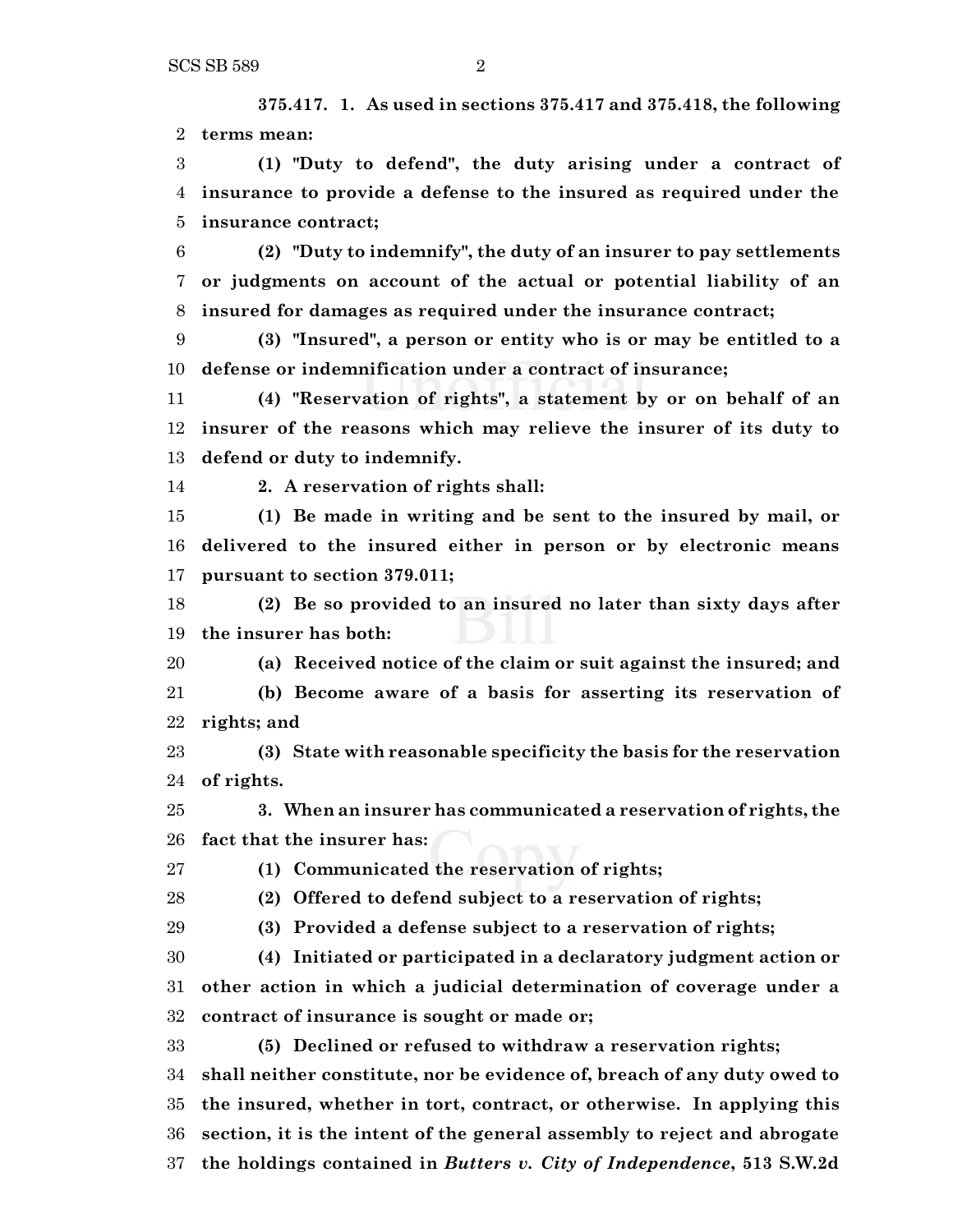**418 (Mo. 1974),** *Whitehead v. Lakeside Hosp. Ass'n***, 844 S.W.2d 475 (Mo. App. W.O. 1992),** *State ex rel. Mid-Century Ins. Co. v. McKelvey***, 666 S.W.2d 457 (Mo. App. 1984), and** *Truck Ins. Exch. v. Prairie Framing, LLC***, 162 S.W.3d 64 (Mo. App. W.D. 2005), and other decisions holding or otherwise suggesting that an insurer may be found to have breached the duty to defend under the circumstances listed in this subsection.**

 **4. Where an insurer offers or provides a defense subject to a reservation of rights, the insured remains bound by any and all provisions in the insurance contract including but not limited to any duty to cooperate.**

 **5. Nothing in this section shall be construed to create any obligation to defend or indemnify which is not expressly set forth in the insurance contract.**

 **6. Nothing in this section shall change the obligations an insurer may have with regard to the payment of minimum limits under the Missouri motor vehicle financial responsibility law prescribed in section 303.190.**

 **7. This section does not apply to any insurance contract which does not contain an express duty to defend.**

 **8. Notwithstanding the provisions set forth in this section, any reservation of rights sent within sixty days of the effective date of this section shall meet the requirements of subdivision (2) of subsection 2 of this section.**

**375.418. If an insurer breaches its duty to defend, in the absence of a final adjudication of bad faith, the insurer shall be liable for any judgment against the insured or any reasonable settlement made by the insured, but only up to the applicable limits of liability of the insurance contract. The insurer shall be liable for reasonable attorney fees and statutory court costs incurred by the insured in conducting the defense of the suit. In applying this section, it is the intent of the general assembly to reject and abrogate any previous case law which holds or otherwise suggests that a breach of the duty to defend, without a final adjudication of bad faith, allows for an award of damages in excess of the applicable limits of liability stated in the insurance contract, including but not limited to, the holding contained in** *Columbia Cas. Co. v. HIAR Holding, LLC***, 411 S.W. 3d 258 (Mo. 2013). This section shall apply to all causes of actions, suits, and claims unless there has been**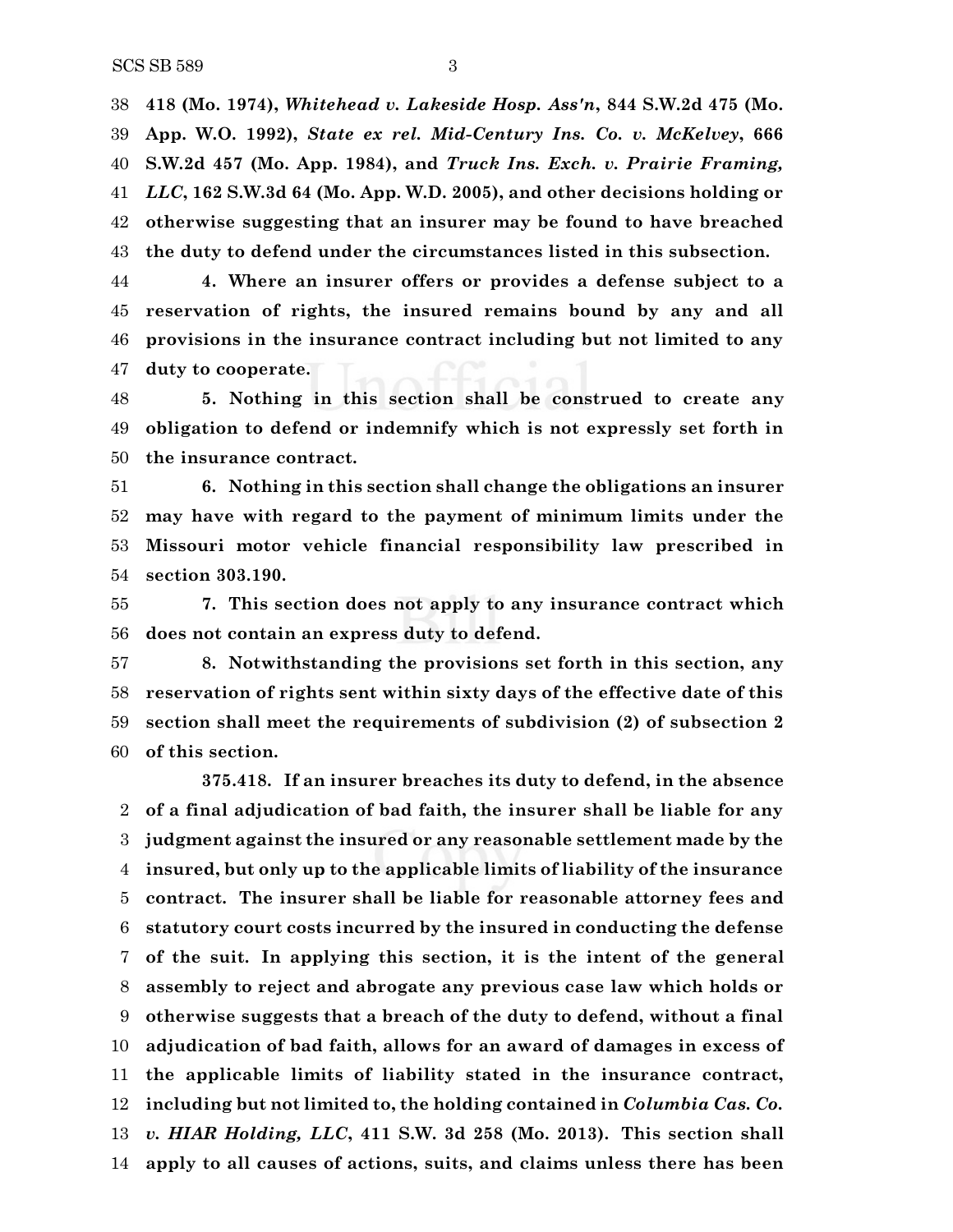**a final judgment entered against the insurer before the effective date of this section, holding that the insurer breached its duty to defend the insured.**

**375.419. When an insurer offers or provides a defense to a lawsuit filed against its insured, the insurer shall have the unconditional right to intervene in any such lawsuit. It is the intent of the general assembly to reject and abrogate any holding or suggestion contained in** *State ex rel. Mid-Century Ins. Co. v. McKelvey***, 666 S.W.2d 457 (Mo. App. 1984),** *State ex rel. Rimco, Inc. v. Dowd***, 858 S.W.2d 307 (Mo. App. 1993), and all other decisions which hold or suggest otherwise. Nothing in this section shall be construed to require an insurer to intervene in any such lawsuit.**

379.200. **1.** Upon the recovery of a final judgment against any person, firm or corporation by any person, including administrators or executors, for loss or damage on account of bodily injury or death, or damage to property if the defendant in such action was insured against said loss or damage at the time when the right of action arose, the judgment creditor shall be entitled to have the insurance money, provided for in the contract of insurance between the insurance company, person, firm or association as described in section 379.195, and the defendant, applied to the satisfaction of the judgment, and if the judgment is not satisfied within thirty days after the date when it is rendered, the judgment creditor may proceed in equity against the defendant and the insurance company to reach and apply the insurance money to the satisfaction of the judgment. This section shall not apply to any insurance company in liquidation.

 **2. No party shall add or join any other or different cause of action to a claim brought pursuant to this section, whether in the petition or by way of any counterclaim, cross-claim, or third-party claim.**

 **3. In any proceeding brought to garnish on an insurance contract under this section or any other rule or provision of law:**

 **(1) The judgment creditor shall have the burden of showing that the judgment was the result of a contested adversarial proceeding. If the judgment on which the garnishment was initiated was entered without trial by jury, the judge who entered that judgment shall not make the determination called for by this subdivision. As used in this section, a "contested adversarial proceeding" means a proceeding in which all parties have the opportunity to conduct discovery, present**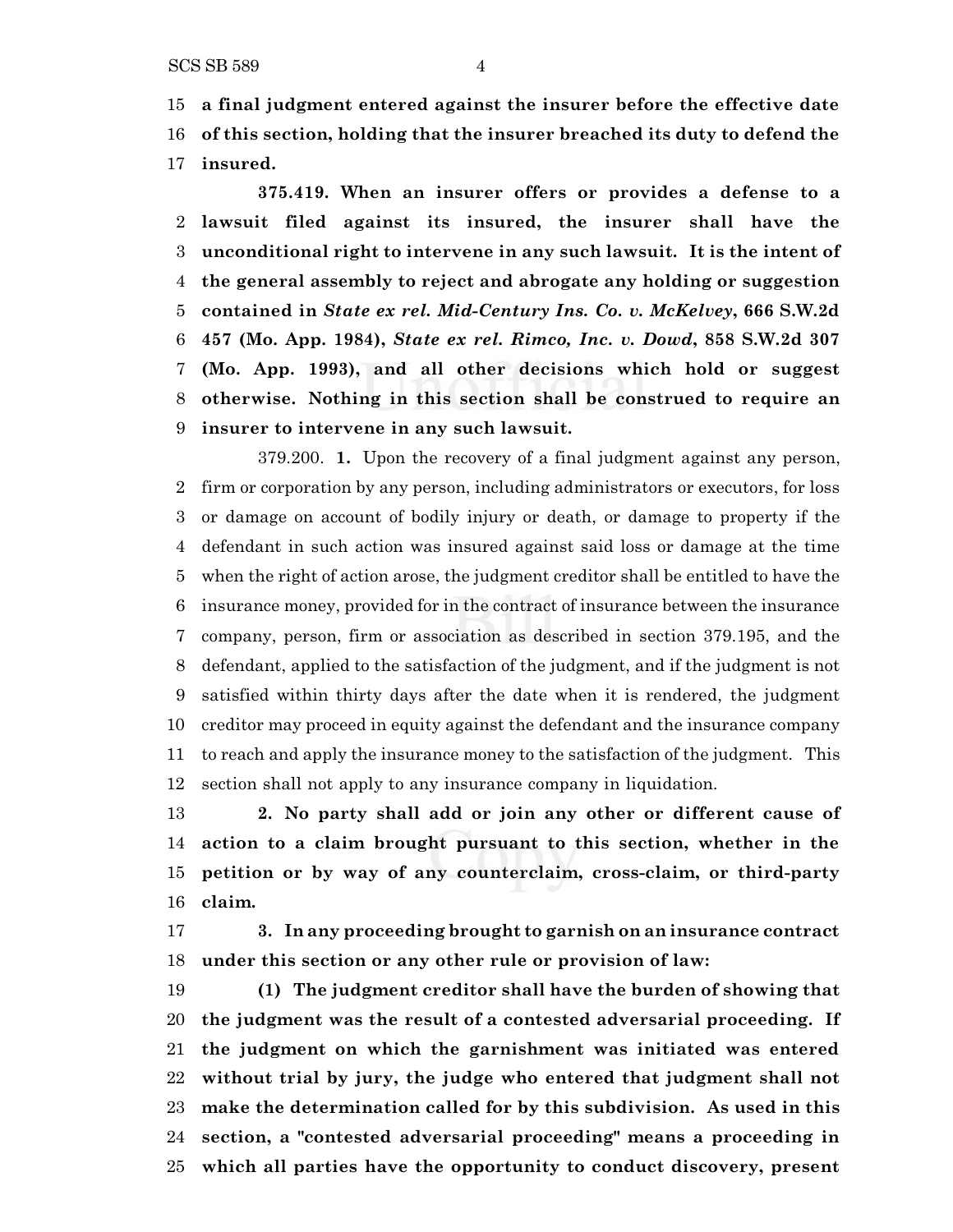**evidence, and cross-examine witnesses and the judgment debtor's insurer defended, or expressly declined to defend, its insured;**

 **(2) If it is determined that coverage is provided for the loss, but the evidence does not show that the judgment resulted from a contested adversarial proceeding, the insurer shall have the right to trial by jury on the issue of the damages to be assessed against the judgment debtor as in the case of default judgments.**

 **4. Nothing in this section shall be construed to create any obligation to defend or indemnify which is not expressly set forth in the insurance contract.**

537.065. **1.** Any person having an unliquidated claimfor damages against a tort-feasor, on account of bodily injuries or death, may enter into a contract with such tort-feasor or any insurer in his behalf or both, whereby, in consideration of the payment of a specified amount, the person asserting the claim agrees that in the event of a judgment against the tort-feasor, neither he nor any person, firm or corporation claiming by or through him will levy execution, by garnishment or as otherwise provided by law, except against the specific assets listed in the contract and except against any insurer which insures the legal liability of the tort-feasor for such damage and which insurer is not excepted from execution, garnishment or other legal procedure by such contract. Execution or garnishment proceedings in aid thereof shall lie only as to assets of the tort-feasor specifically mentioned in the contract or the insurer or insurers not excluded in such contract. Such contract, when properly acknowledged by the parties thereto, may be recorded in the office of the recorder of deeds in any county where a judgment may be rendered, or in the county of the residence of the tort-feasor, or in both such counties, and if the same is so recorded then such tort-feasor's property, except as to the assets specifically listed in the contract, shall not be subject to any judgment lien as the result of any judgment rendered against the tort-feasor, arising out of the transaction for which the contract is entered into.

 **2. No agreement under this section shall condition the protection of the assets of the alleged tort-feasor on the performance of any future act.**

 **3. No insurer shall be required to enter into an agreement under this section. The fact that an insurer has not entered into an agreement under this section shall not be evidence of the commission**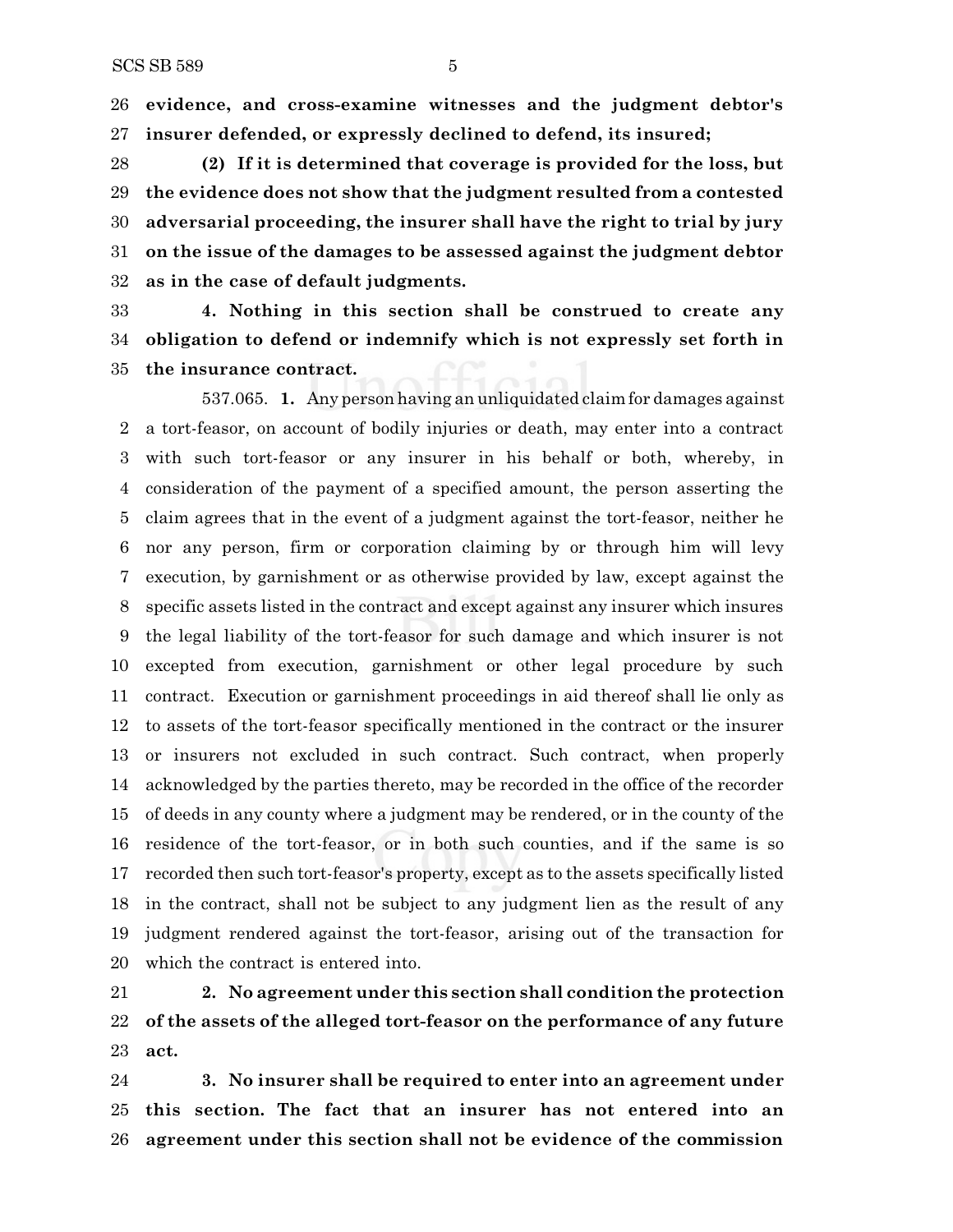#### **of a tort or breach of contract.**

537.067. 1. In all tort actions for damages**[**, if a defendant is found to bear fifty-one percent or more of fault, then such defendant shall be jointly and severally liable for the amount of the judgment rendered against the defendants. If a defendant is found to bear less than fifty-one percent of fault, then the defendant shall only be responsible for the percentage of the judgment for which the defendant is determined to be responsible by the trier of fact; except that, a party is responsible for the fault of another defendant or for payment of the proportionate share of another defendant if any of the following applies:

- 
- (1) The other defendant was acting as an employee of the party;

 (2) The party's liability for the fault of another person arises out of a duty created by the federal Employers' Liability Act, 45 U.S.C. Section 51.

 2. The defendants shall only be severally liable for the percentage of punitive damages for which fault is attributed to such defendant by the trier of fact.**] the liability of each defendant for compensatory or punitive damages shall be several only and shall not be joint. Each defendant shall be liable only for the amount of damages allocated to that defendant in direct proportion to that defendant's percentage of fault. A separate several judgment shall be rendered against that defendant for that amount.**

 **2. To determine the amount of judgment to be entered against each defendant, the court shall multiply the total amount of damages recoverable by the plaintiff with regard to each defendant by the percentage of each defendant's fault. That amount shall be the maximum recoverable against that defendant.**

 **3. In assessing percentages of fault the trier of fact shall consider the fault of all persons or entities who contributed to the alleged injury or damages, regardless of whether the person or entity was, or could have been, named as a party to the suit.**

 **4. Negligence or fault of a nonparty may be considered if the plaintiff entered into a settlement agreement with the nonparty or if the defending party gives notice before trial, in accordance with requirements established by court rule, that a nonparty was wholly or partially at fault. Assessments of percentage of fault of nonparties shall be used only in the determination of the percentage of fault of named parties. Where fault is assessed against nonparties under this section,**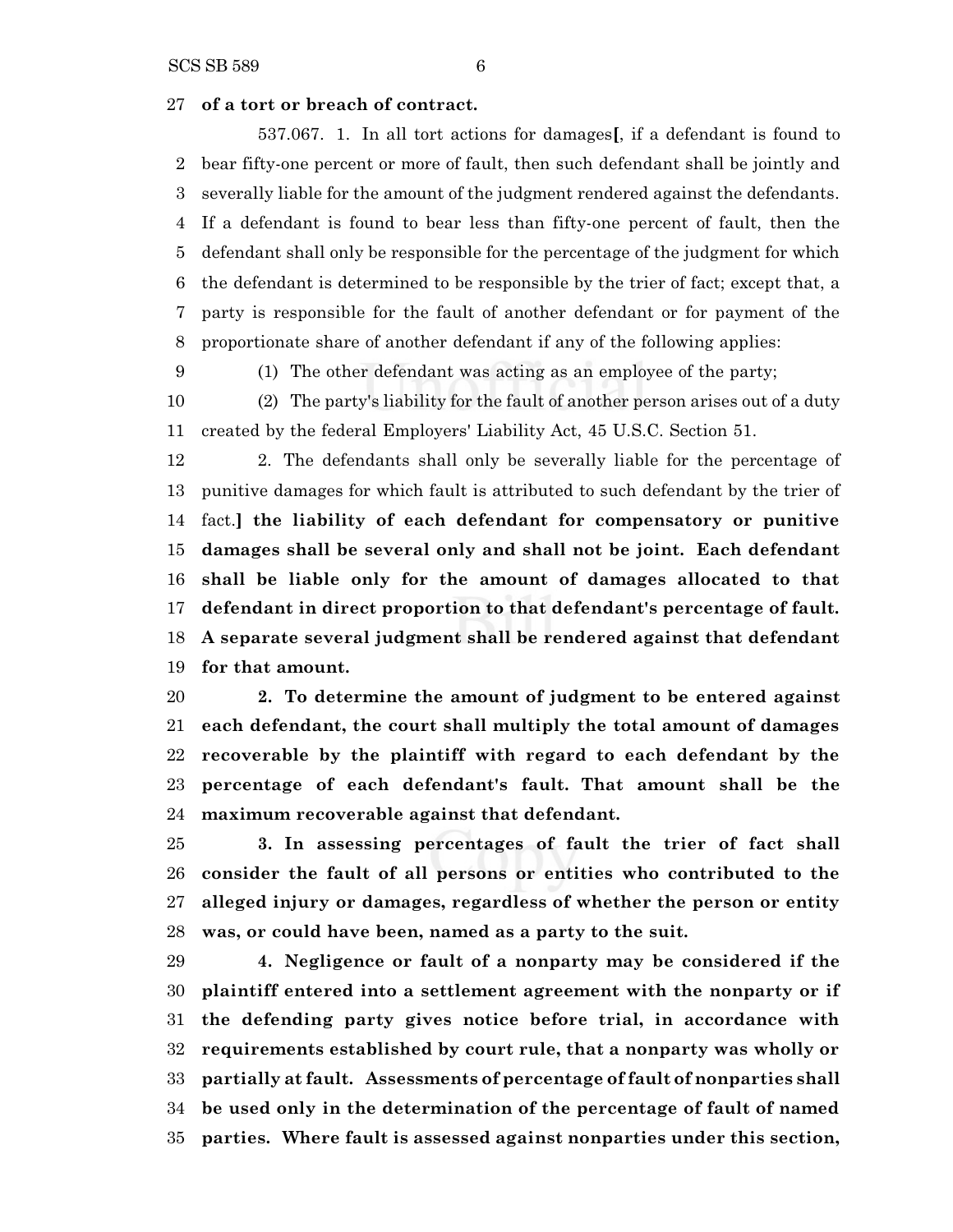**finding of fact shall not subject any nonparty to liability in any action or be introduced as evidence of liability in any action.**

 **[**3.**] 5.** In all tort actions, no party may disclose to the trier of fact the impact of this section. **In any action for damages, no attorney shall contract for, charge, or collect a contingent fee in excess of the following amounts:**

 **(1) Thirty-three percent of the first fifty thousand dollars of damages;**

 **(2) Twenty-five percent of the next fifty thousand dollars of damages;**

 **(3) Fifteen percent of the next five hundred thousand dollar of damages; and**

 **(4) Ten percent of any amount of damages exceeding six hundred thousand dollars.**

 **In no case shall an attorney collect fees, charges, or any other costs which in the aggregate total more than thirty-three percent of the total damages.**

538.210. 1. **A statutory cause of action for damages against a health care provider for personal injury or death arising out of the rendering of or failure to render health care services is hereby created, replacing any such common law cause of action. The elements of such cause of action are that the health care provider failed to use that degree of skill and learning ordinarily used under the same or similar circumstances by similarly situated health care providers and that such failure proximately caused injury or death.**

 **2.** In any action against a health care provider for damages for personal injury or death arising out of the rendering of or the failure to render health care services, no plaintiff shall recover more than three hundred fifty thousand dollars for noneconomic damages irrespective of the number of defendants.

 **[**2.**] 3.** (1) Such limitation shall also apply to any individual or entity, or their employees or agents that provide, refer, coordinate, consult upon, or arrange for the delivery of health care services to the plaintiff; and

 (2) Who is a defendant in a lawsuit brought against a health care provider under this chapter, or who is a defendant in any lawsuit that arises out of the rendering of or the failure to render health care services.

(3) No individual or entity whose liability is limited by the provisions of